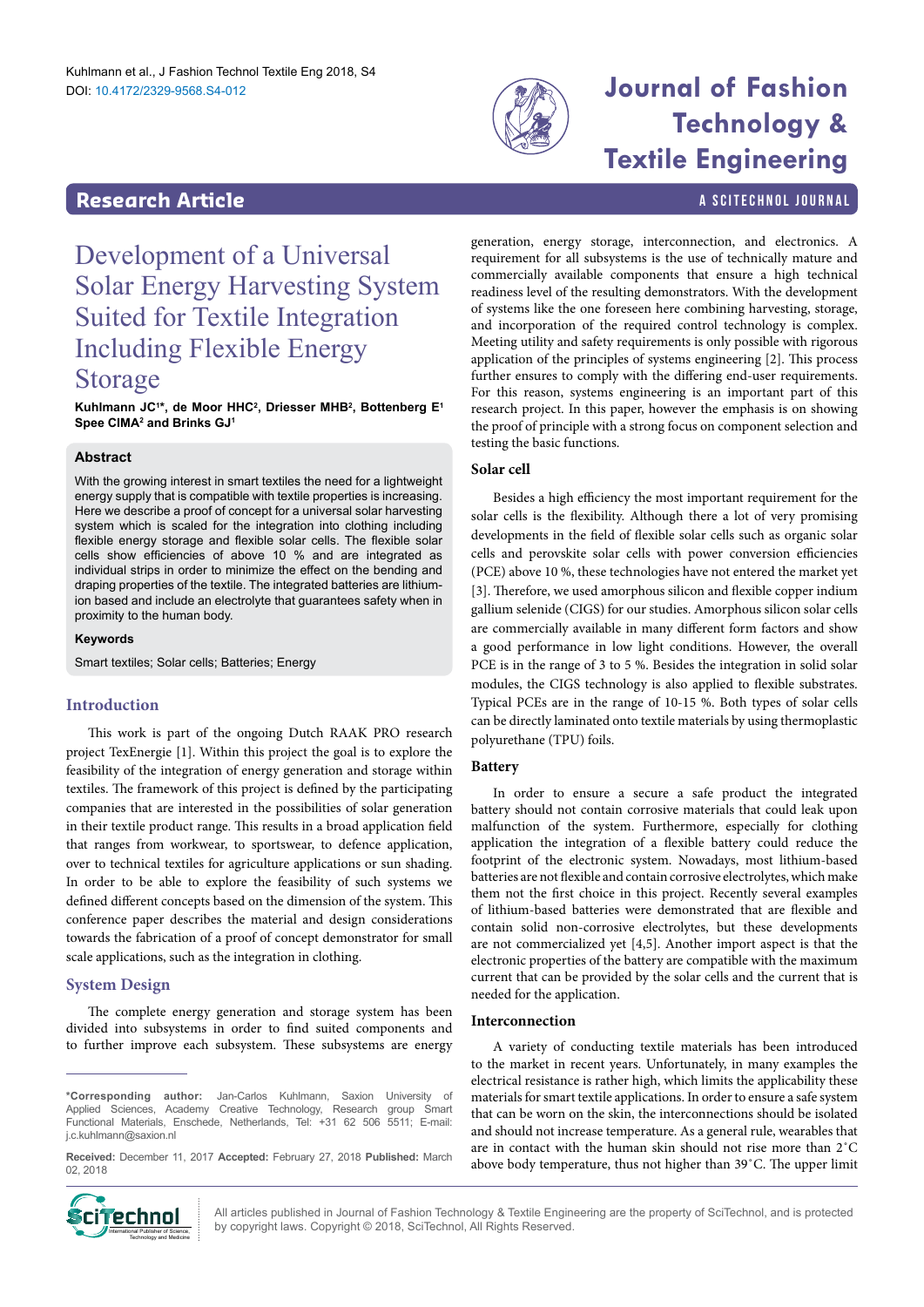*Citation: Kuhlmann JC, de Moor HHC, Driesser MHB, Bottenberg E, Spee CIMA, et al. (2018) Development of a Universal Solar Energy Harvesting System Suited for Textile Integration Including Flexible Energy Storage. J Fashion Technol Textile Eng S4:012.*

*doi:10.4172/2329-9568.S4-012*



for medical electronic equipment in contact with the human skin is 43˚C as the skin is damaged at temperatures above [6,7].

#### **Control electronics**

The control electronics in the system should fulfil several essential functions, such as optimizing the solar cell performance by using a maximum power point tracker, controlling the charge and the discharge of the battery and monitor the generated, the available, and the consumed energy. Different devices that control the energy generation, storage and usage are commercially available and will be investigated for their use in the system. The read-out electronics have a lower priority in this project and will be based on an Arduino system with an own power supply.

#### **Proof of Concept**

In consideration of the first mainly exploratory results a first proof of concept for small-scale application e.g. for clothing, was designed and fabricated. Individual stripes of flexible CIGS solar cells (295 x 44 mm) were laminated onto a fabric using TPU foil. The total active area covered with solar cells is approximately 500 cm<sup>2</sup>. Two stripes were connected in series which were connected two another pair in parallel configuration. As a connector for the series connection a conductive fabric ribbon which consists of three conductors containing of stranded tinsel wires (total 68 wt% stranded tinsel wires, 32 wt% polyester). This textile conductor shows a low resistance of 0.3  $\Omega/m$ . In order to keep the ohmic losses low, all three wires where used for one connection. The connections to the other electronic device were realized by using isolated stranded copper wires. In upcoming iterations of this demonstrator these wires will be replaced by textile based conductors.

The energy generated by the solar cells can be stored with lithium-

based batteries that are flexible and contain a ceramic electrolyte which replaces the ordinary harmful materials. These solid-state lithium batteries have a thickness of 0.4 mm, are flexible, and show a capacity of 235 mAh at a voltage of 3.75 V. The further dimensions are  $73 \times 130$  mm. According to the specification this battery type is suited to be charged and discharged at rates up to 1C. However, charging/ discharging tests showed that a stable performance is ensured at rates between 0.2C and 0.5C. Newer improved versions of these batteries have been developed, but these are not available yet. In order to be able to react to charges of up to 0.5 A generated by the solar cells, a stack of five batteries connected parallel were included in the demonstrator.

The current demonstrator is controlled by an Adafruit Solar Battery charger (MCP73871) which controls the and the battery